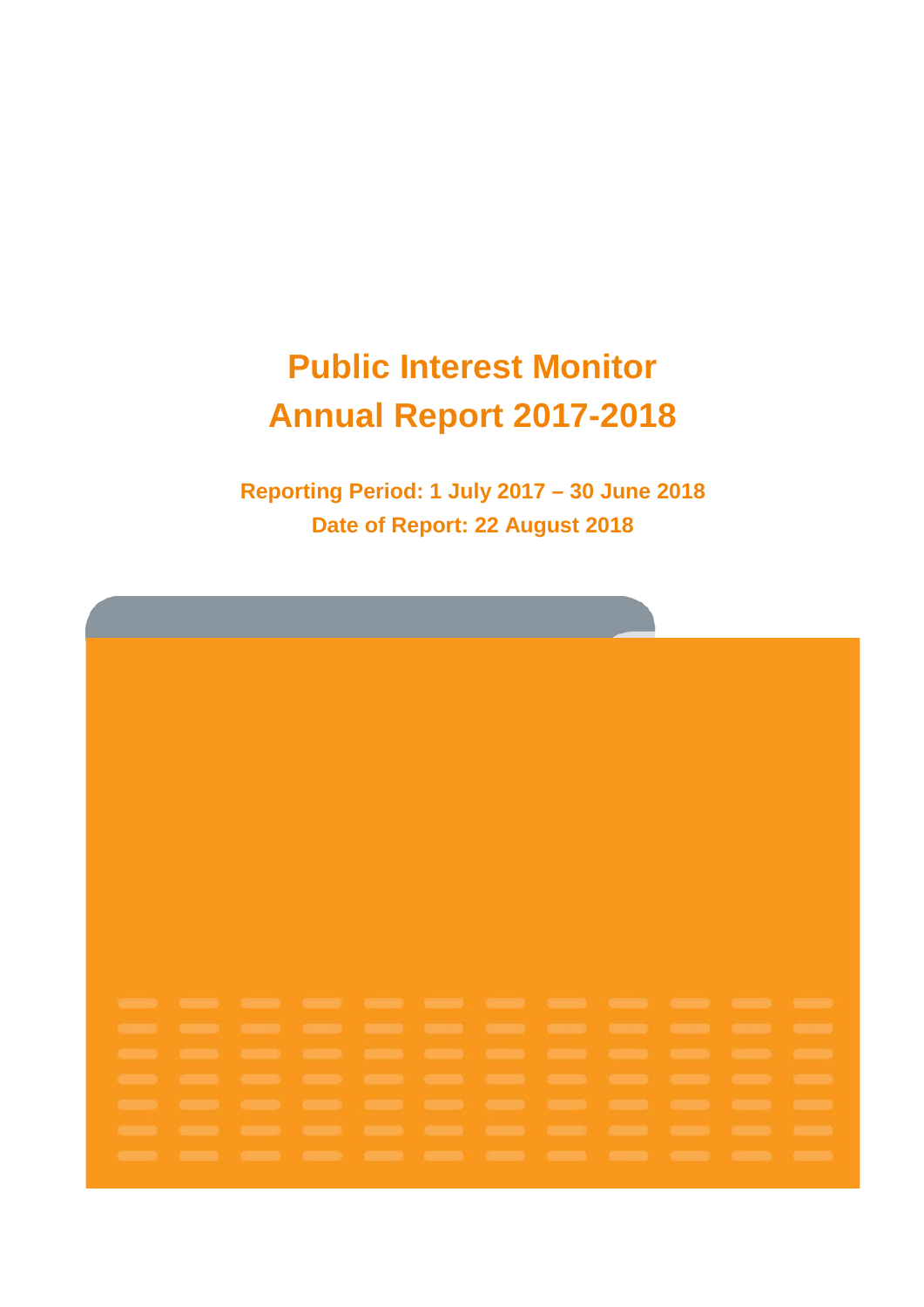*'At the heart of a democracy is the ideal of freedom of the subject – freedom in each citizen from unlawful conduct on the part of the state or individuals. But this ideal will wither unless there exist men and women who are prepared and equipped to ensure that it is given practical effect so that the rights inherent in it are affirmed and enforced. And so, there is the necessity in every civilised community for a body of skilled and honourable advocates.'*

Chief Justice of Victoria, John H Phillips October 1994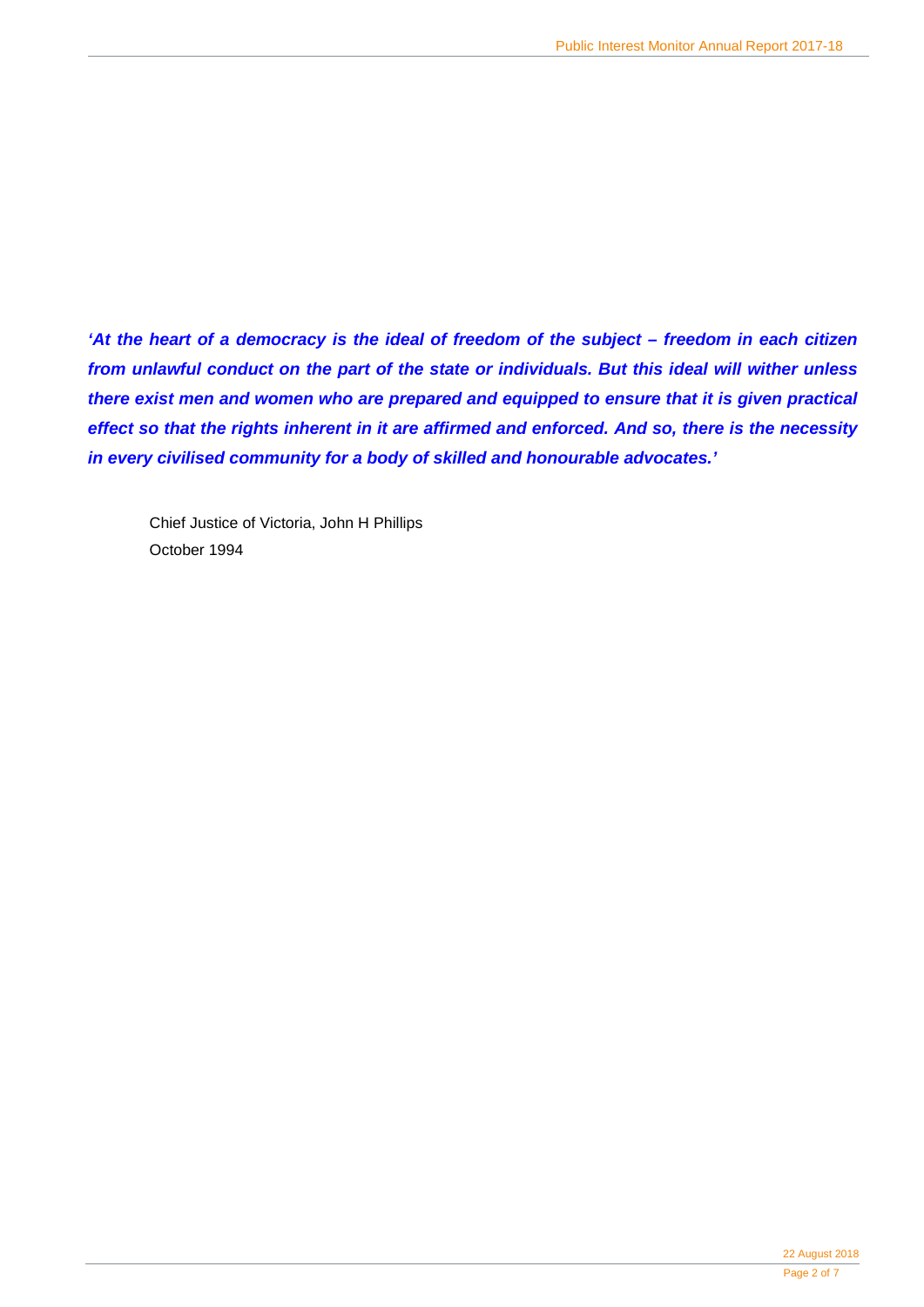### **Contents**

| 1                       |     |                                                                                 |  |
|-------------------------|-----|---------------------------------------------------------------------------------|--|
| $\mathbf{2}$            |     |                                                                                 |  |
| 3                       |     |                                                                                 |  |
| $\overline{\mathbf{4}}$ |     |                                                                                 |  |
| 5                       |     |                                                                                 |  |
| 6                       |     |                                                                                 |  |
|                         | 6.1 |                                                                                 |  |
|                         | 6.2 |                                                                                 |  |
|                         | 6.3 | Number of Relevant Applications made by each Law Enforcement Agency in which    |  |
|                         | 6.4 | Number of Orders Made, Warrants Issued or Authorisations Approved on Relevant   |  |
|                         | 6.5 |                                                                                 |  |
|                         | 6.6 | Number of Relevant Applications by each Law Enforcement Agency that were        |  |
|                         | 6.7 | Number of Relevant Applications by each Law Enforcement Agency that were        |  |
| 7                       |     | Public Interest Monitor Financial Management Compliance Attestation Statement 7 |  |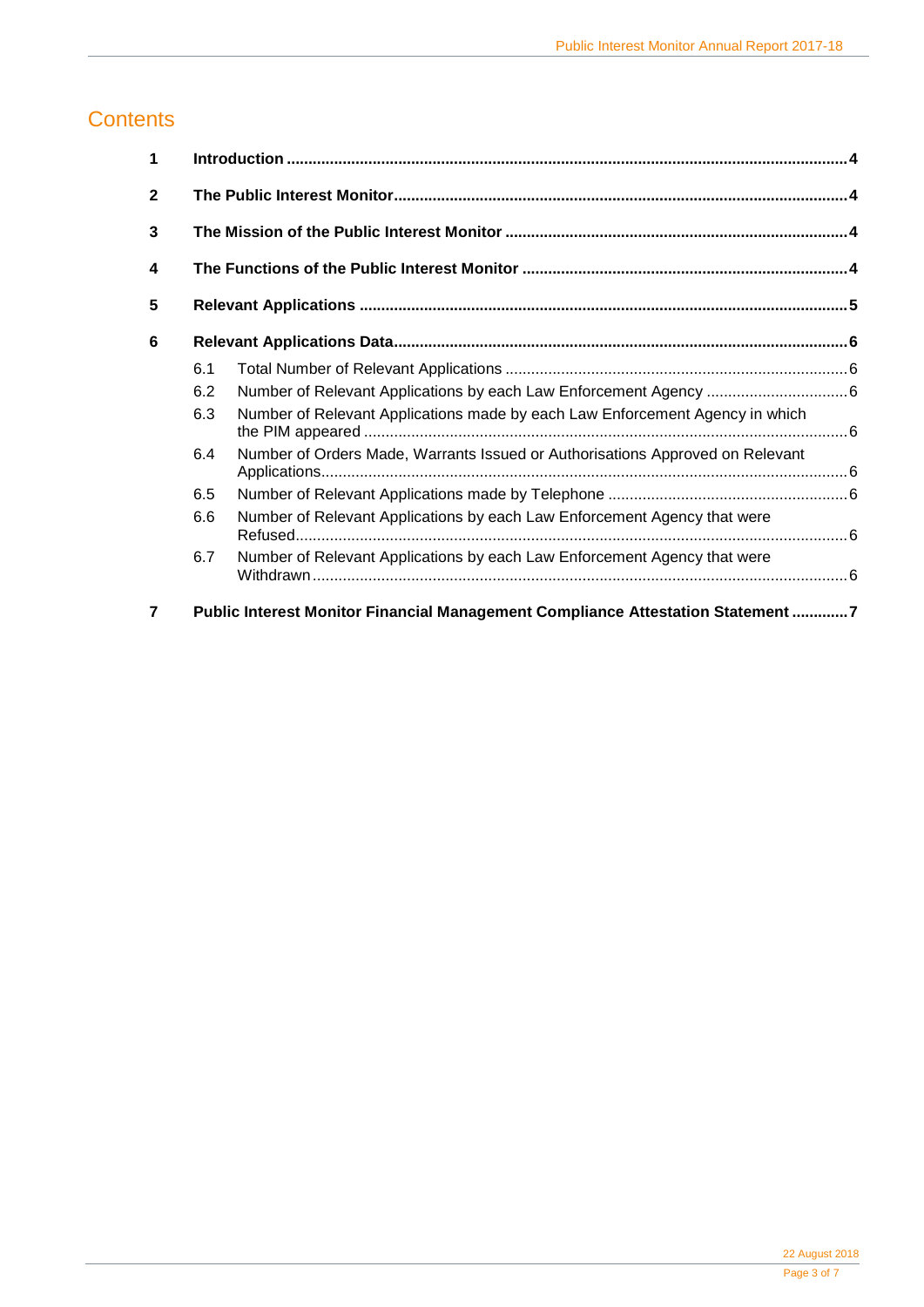# <span id="page-3-0"></span>**1 Introduction**

This is the sixth annual report of the Public Interest Monitor (the PIM), for the financial year ending 30 June 2018. The report is prepared pursuant to s 19 of the *Public Interest Monitor Act* 2011 (PIM Act). As required by the legislation this report relates to the performance of the functions of the Public Interest Monitors (PIMs).

### <span id="page-3-1"></span>**2 The Public Interest Monitor**

The PIM Act created the offices of the Principal PIM and Deputy PIMs. The PIMs commenced operation on 10 February 2013.

The Governor in Council appointed Brendan Murphy Q.C. the Principal PIM on 18 September 2012 for a period of three years. Mr Murphy was reappointed for a further three years on 18 September 2015. Mr Murphy resigned as Principal PIM on 4 July 2018.

Janine Gleeson was appointed Deputy PIM on 19 December 2012 and has been reappointed twice. Victoria Elliott was appointed Deputy PIM on 7 June 2016.

### <span id="page-3-2"></span>**3 The Mission of the Public Interest Monitor**

It is the mission of the PIM to:

**Represent the public interest and provide greater accountability in the collection of evidence from warrants and orders that intrude on the privacy and civil liberties of Victorian citizens.**

# <span id="page-3-3"></span>**4 The Functions of the Public Interest Monitor**

The PIM Act established the office of the PIM. Section 14 of the PIM Act outlines the functions of the PIM as follows:

- to appear at any hearing of a relevant application to test the content and sufficiency of the information relied on and the circumstances of the application; and
- for the purposes of testing the content and sufficiency of the information relied on and the circumstances of the application
	- to ask questions of any person giving information in relation to the application; and
	- to make submissions as to the appropriateness of granting the application; and
	- any other functions conferred on a Public Interest Monitor.

From 1 July 2017 the role of the PIM was expanded to include functions under the *Witness Protection Act* 1991 as follows:

• to inform the making of a relevant decision by the Chief Commissioner.

The Principal PIM is required to provide a separate report to the Minister on the performance of the functions of the PIM under the *Witness Protection* Act.

The Acts under which the PIM has functions are:

- *Major Crime (Investigative Powers) Act* 2004*;*
- *Surveillance Devices Act* 1999;
- *Telecommunications (Interception and Access) Act* 1979 (Cth) by virtue of the *Telecommunications (Interception) (State Provisions) Act* 1988;
- *Terrorism (Community Protection) Act* 2003; and
- *Witness Protection Act* 1991.

Section 15 of the PIM Act allows the Principal PIM to issue guidelines about how a Deputy PIM is to perform his/her functions. To assist in understanding the role and functions of the PIM, comprehensive Standard Operating Procedures (SOPS) were compiled and provided to each applicant agency and tribunal.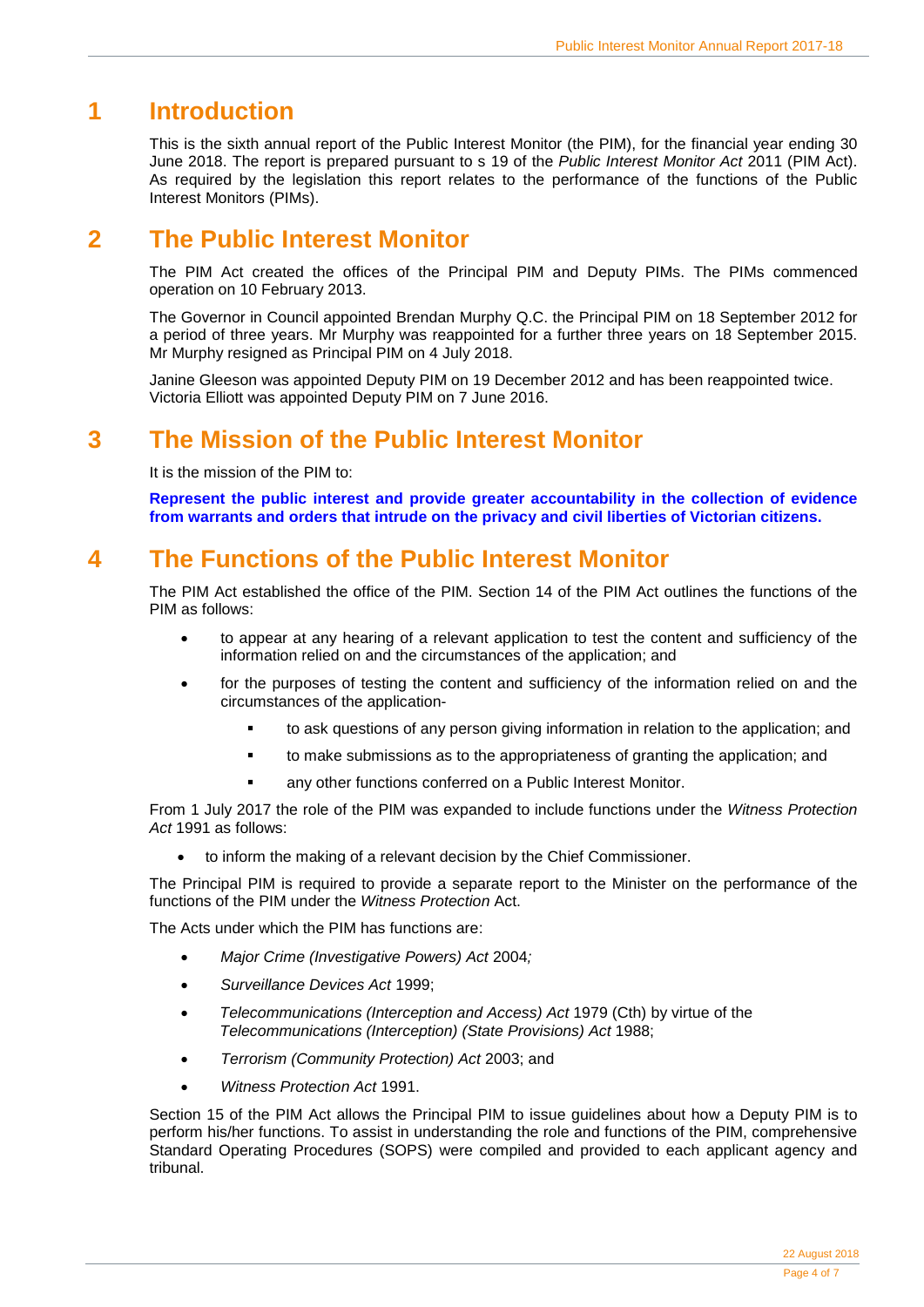### <span id="page-4-0"></span>**5 Relevant Applications**

Section 4 of the PIM Act defines a 'relevant application' as an application for:

- (a) a coercive powers order;
- (b) a surveillance device warrant;
- (c) a retrieval warrant;
- (d) an assistance order;
- (e) an approval of an emergency authorisation;
- (f) a telecommunications interception warrant;
- (g) a covert search warrant;
- (h) a preventative detention order;
- (i) a prohibited contact order;
- (j) an extension, variation, renewal or revocation of an order, warrant or approval referred to in paragraphs (a) to (i).

Applicants are not required to notify the PIM when making applications for 'stored communication' warrants.

Law enforcement agencies required to notify the PIM of a relevant application are Victoria Police (VP), the Australian Criminal Intelligence Commission (ACIC), the Independent Broad-based Anti-corruption Commission (IBAC), the Department of Environment Land, Water and Planning (DELWP), the Department of Economic Development, Jobs Transport and Resources (DEDJTR) and the Game Management Authority. Within Victoria Police, relevant applications are made by the Office of Chief Examiner (OCE), Special Projects Unit (SPU), Professional Standards Command (PSC) and Legal Services Department (LSD). The Administrative Appeals Tribunal (AAT) hears and determines applications for telecommunications interception warrants. The Supreme Court deals with all other relevant applications, except for tracking devices under the *Surveillance Devices Act* 1999, which may be heard and determined by the Magistrates' Court.

Except in limited circumstances, a PIM attended every hearing of a relevant application. The applicant provided the PIM with a draft affidavit prior to the listing of matters for hearing. On most occasions, the PIM had questions and raised issues in relation to applications. In the main, these issues were dealt with in a satisfactory manner prior to the parties attending court or the AAT, thereby minimising the time required for hearings.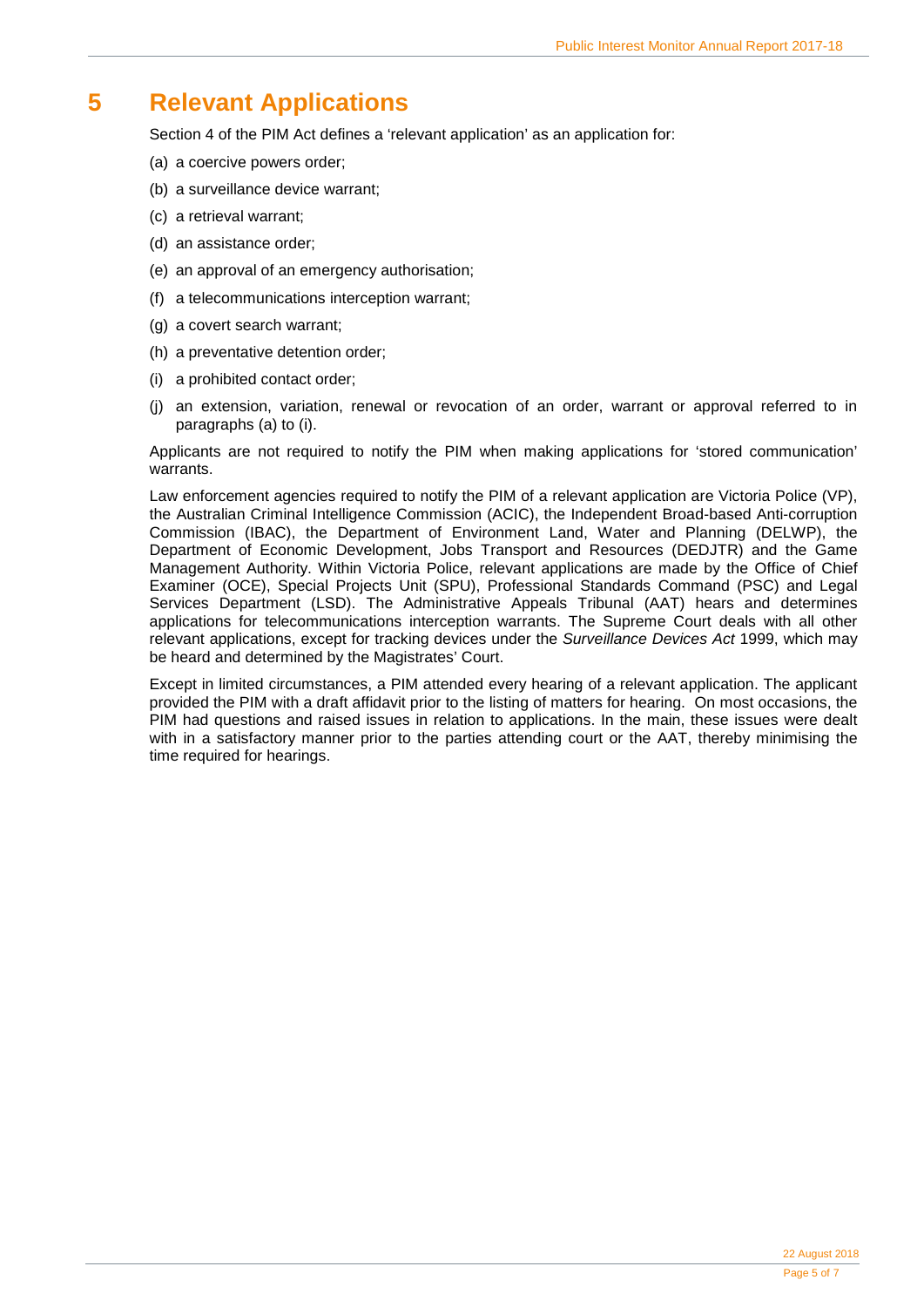# <span id="page-5-0"></span>**6 Relevant Applications Data**

#### <span id="page-5-1"></span>**6.1 Total Number of Relevant Applications**

In the period from 1 July 2017 to 30 June 2018 the total number of relevant applications numbered 387.

#### <span id="page-5-2"></span>**6.2 Number of Relevant Applications by each Law Enforcement Agency**

| VP <sup>1</sup> | ACC. | <b>DELWP</b><br>DEDJTR <sup>2</sup> | <b>IBAC</b> | <b>OCE</b> |
|-----------------|------|-------------------------------------|-------------|------------|
| 338             |      |                                     | 44          | Δ          |

#### <span id="page-5-3"></span>**6.3 Number of Relevant Applications made by each Law Enforcement Agency in which the PIM appeared**

| VP  | <b>ACC</b> | <b>DELWP</b><br><b>DEDJTR</b> | <b>IBAC</b> | OCE |
|-----|------------|-------------------------------|-------------|-----|
| 313 |            |                               | 43          | 4   |

#### <span id="page-5-4"></span>**6.4 Number of Orders Made, Warrants Issued or Authorisations Approved on Relevant Applications**

| <b>VP</b> | <b>ACC</b> | <b>DELWP</b><br><b>DEDJTR</b> | <b>IBAC</b> | <b>OCE</b> |
|-----------|------------|-------------------------------|-------------|------------|
| 322       |            |                               | 41          |            |

#### <span id="page-5-5"></span>**6.5 Number of Relevant Applications made by Telephone**

| VP | ACC. | <b>DELWP</b><br><b>DEDJTR</b> | <b>IBAC</b> | OCE |
|----|------|-------------------------------|-------------|-----|
| 12 |      |                               |             |     |

#### <span id="page-5-6"></span>**6.6 Number of Relevant Applications by each Law Enforcement Agency that were Refused**

| <b>VP</b> | ACC. | <b>DELWP</b><br><b>DEDJTR</b> | <b>IBAC</b> | OCE |
|-----------|------|-------------------------------|-------------|-----|
|           |      |                               | ર           |     |

#### <span id="page-5-7"></span>**6.7 Number of Relevant Applications by each Law Enforcement Agency that were Withdrawn**

| <b>VP</b> | <b>ACC</b> | <b>DELWP</b><br><b>DEDJTR</b> | <b>IBAC</b> | OCE |
|-----------|------------|-------------------------------|-------------|-----|
| 12        |            |                               |             |     |

Dictain Glla

Victoria Elliott Acting Principal Public Interest Monitor 22 August 2018

**<sup>1</sup>** Includes applications made by the Special Projects Unit, Professional Standards Command and Legal Services Department.

<span id="page-5-9"></span><span id="page-5-8"></span>**<sup>2</sup>** Includes the Game Management Authority.